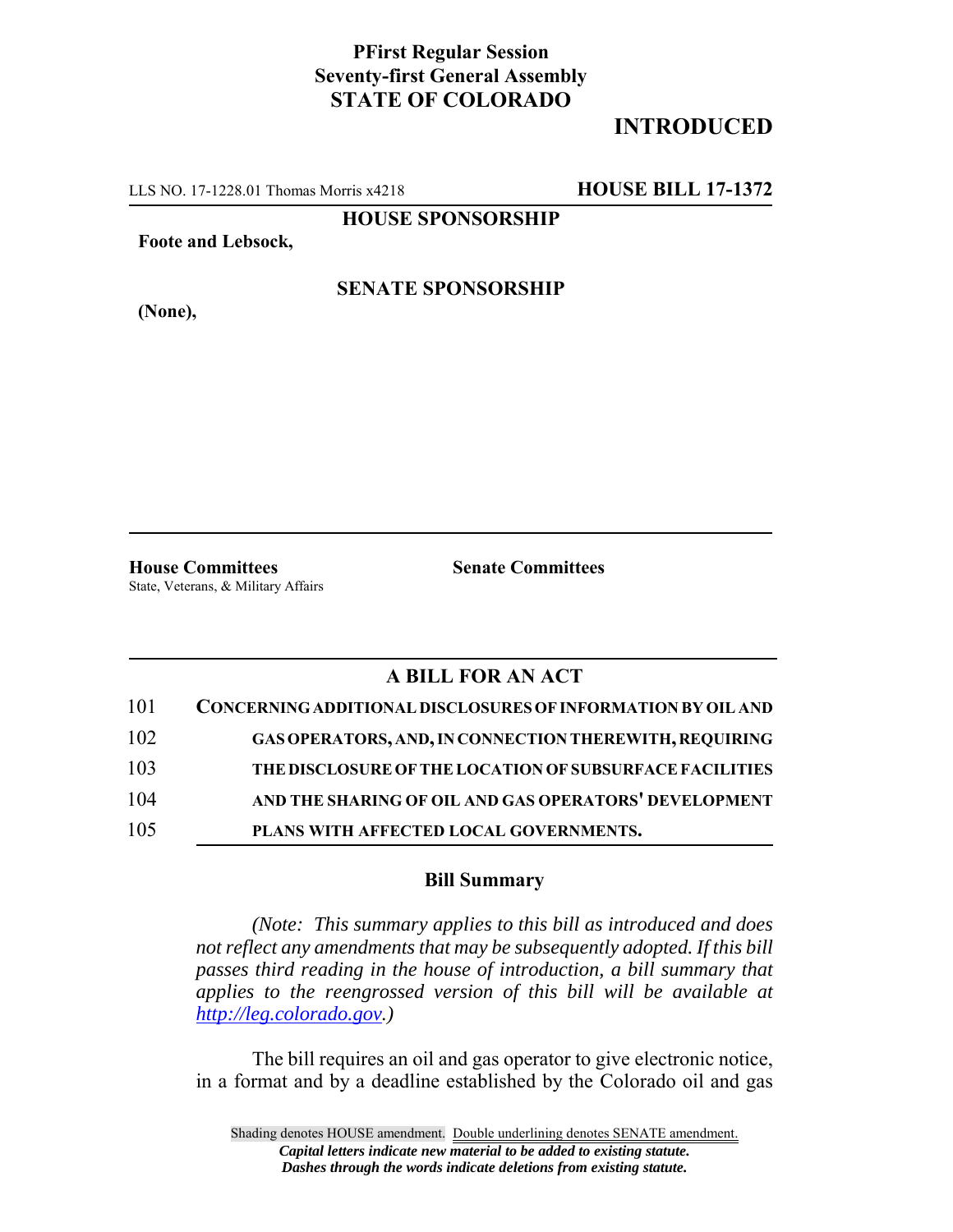conservation commission by rule, of the location of each flow line, gathering pipeline, and transmission pipeline installed, owned, or operated by the operator to the director of the commission and each local government within whose jurisdiction the subsurface facility is located. The commission shall post the information on its website in a searchable database.

The commission recently promulgated several rules to implement 2 of the recommendations of the governor's oil and gas task force. The bill also codifies some of the essential elements of one of the 2 recommendations, with the following modifications: The rules require operators to share their development plans with municipalities where the proposed operations will occur; and the bill adds counties where the proposed operations will occur.

 *Be it enacted by the General Assembly of the State of Colorado:* **SECTION 1.** In Colorado Revised Statutes, 34-60-103, **add** (4.1), (5.3), (6.2), and (6.4) as follows: **34-60-103. Definitions.** As used in this article, unless the context otherwise requires: (4.1) "DIRECTOR" MEANS THE DIRECTOR OF THE COMMISSION. (5.3) "LOCAL GOVERNMENT" MEANS A HOME RULE OR STATUTORY CITY, TOWN, TERRITORIAL CHARTER CITY, COUNTY, OR CITY AND COUNTY. (6.2) "OIL AND GAS FACILITY" MEANS EQUIPMENT OR IMPROVEMENTS, WHETHER SURFACE OR SUBSURFACE, USED OR INSTALLED 11 AT AN OIL AND GAS LOCATION FOR THE EXPLORATION, PRODUCTION, WITHDRAWAL, GATHERING, TREATMENT, OR PROCESSING OF OIL OR NATURAL GAS, INCLUDING FLOW LINES AND GATHERING AND TRANSMISSION PIPELINES, REGARDLESS OF WHETHER LOCATED UNDER OR NEAR A WELL PAD, TANK FARM, OR OTHER SURFACE FACILITY. (6.4) "OIL AND GAS LOCATION" MEANS A DEFINABLE AREA WHERE AN OPERATOR HAS DISTURBED OR INTENDS TO DISTURB THE LAND SURFACE IN ORDER TO LOCATE AN OIL AND GAS FACILITY.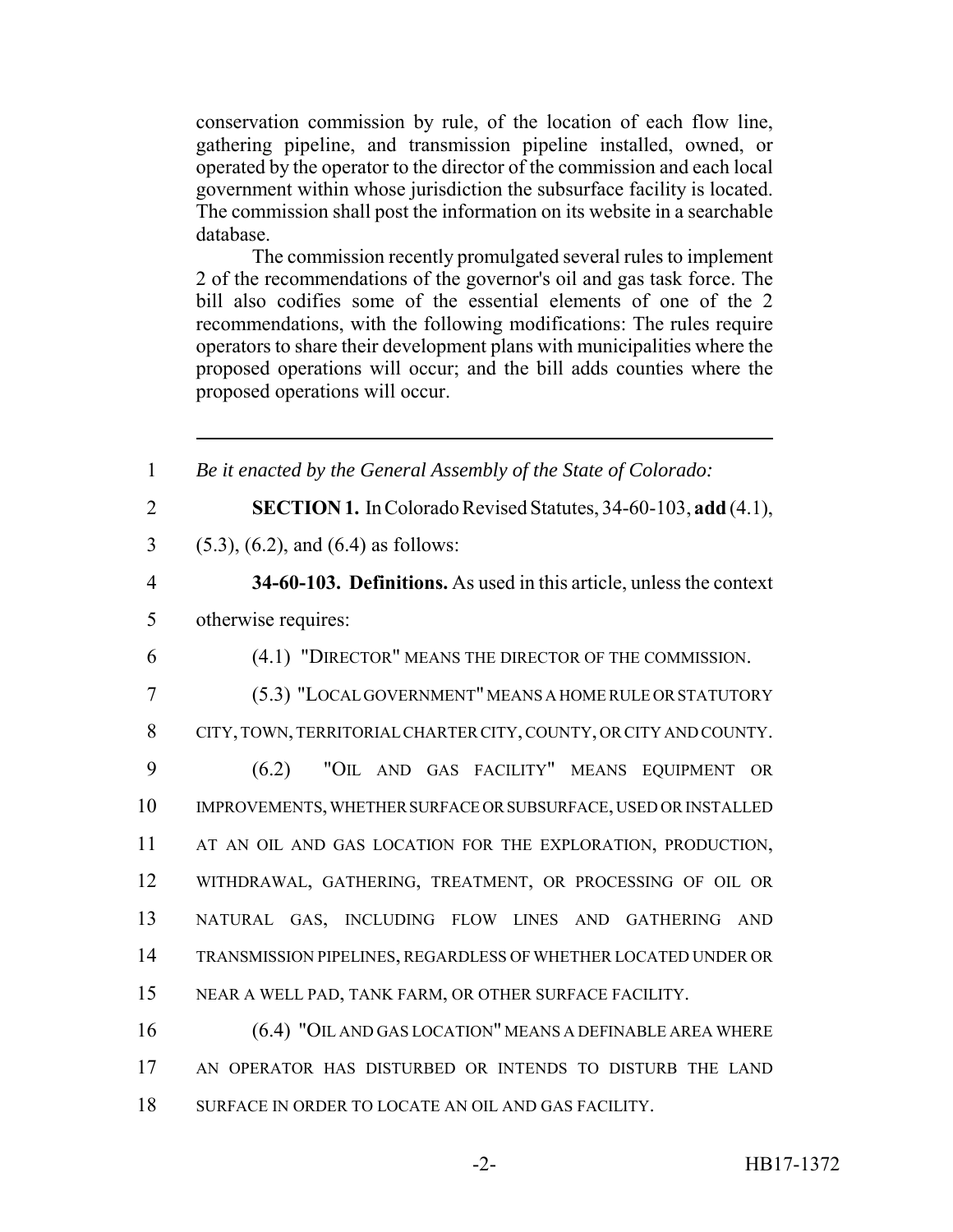**SECTION 2.** In Colorado Revised Statutes, **add** 34-60-131 and 34-60-132 as follows:

 **34-60-131. Disclosure of location of subsurface oil and gas facilities - rules - definition.** (1) AN OPERATOR SHALL GIVE ELECTRONIC NOTICE, IN A FORMAT AND BY A DEADLINE ESTABLISHED BY THE COMMISSION BY RULE, OF THE LOCATION OF EACH SUBSURFACE FACILITY INSTALLED, OWNED, OR OPERATED BY THE OPERATOR TO:

(a) THE DIRECTOR; AND

 (b) EACH LOCAL GOVERNMENT WITHIN WHOSE JURISDICTION THE SUBSURFACE FACILITY IS LOCATED.

(2) THE RULES MUST:

 (a) DISTINGUISH BETWEEN SUBSURFACE FACILITIES THAT WERE CONSTRUCTED OR INSTALLED ON OR AFTER THE EFFECTIVE DATE OF THIS SECTION FROM THOSE THAT WERE CONSTRUCTED OR INSTALLED BEFORE 15 THE EFFECTIVE DATE OF THIS SECTION;

 (b) REQUIRE OPERATORS TO FILE THE NOTICE WITH REGARD TO A SUBSURFACE FACILITY THAT WAS CONSTRUCTED OR INSTALLED ON OR AFTER THE EFFECTIVE DATE OF THIS SECTION WITHIN A DEFINED PERIOD OF TIME AFTER THE CONSTRUCTION OR INSTALLATION OF THE FACILITY;

**(c) REQUIRE OPERATORS TO FILE THE NOTICE WITH REGARD TO A**  SUBSURFACE FACILITY THAT WAS CONSTRUCTED OR INSTALLED BEFORE THE EFFECTIVE DATE OF THIS SECTION WITHIN A DEFINED PERIOD OF TIME AFTER THE EFFECTIVE DATE OF THIS SECTION.THE DEADLINE ESTABLISHED 24 PURSUANT TO THIS SUBSECTION  $(2)(c)$  must be later than the DEADLINE ESTABLISHED PURSUANT TO SUBSECTION (2)(b) OF THIS SECTION AND MAY BE LATER FOR A SUBSURFACE FACILITY THAT AN OPERATOR DID NOT CONSTRUCT OR INSTALL BUT RATHER ACQUIRED FROM ANOTHER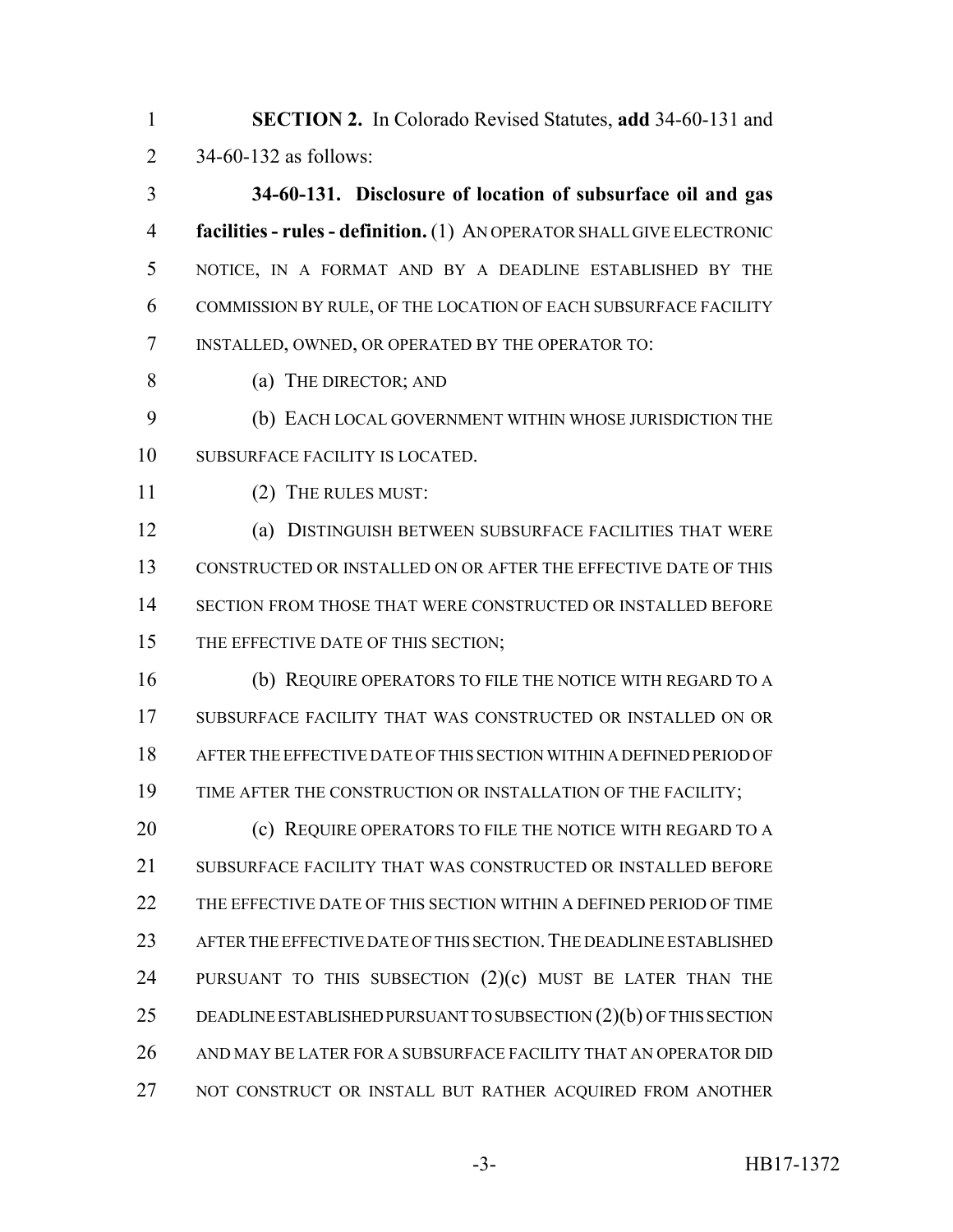OPERATOR.

2 (d) REQUIRE THE OPERATOR TO SPECIFY WHETHER THE SUBSURFACE FACILITY IS ACTIVE, SHUT IN, OR ABANDONED; AND

 (e) REQUIRE OPERATORS TO MAKE AN AFFIRMATIVE EFFORT TO LOCATE SUBSURFACE FACILITIES THAT THE OPERATOR INSTALLED, OWNS, OR OPERATES, REGARDLESS OF WHETHER:

 (I) THE OPERATOR CONSTRUCTED OR INSTALLED THE FACILITY OR ACQUIRED IT FROM ANOTHER OPERATOR; OR

(II) THE FACILITY IS ACTIVE, SHUT IN, OR ABANDONED.

 (3) THE DIRECTOR SHALL PROMPTLY POST THE INFORMATION ON THE COMMISSION'S WEBSITE IN A FORMAT THAT ALLOWS LOCAL GOVERNMENTS AND THE PUBLIC TO LOCATE SUBSURFACE FACILITIES THROUGH A SEARCHABLE DATABASE USING MAPPING AND GEOGRAPHIC INFORMATION SYSTEM SOFTWARE.

 (4) FOR PURPOSES OF THIS SECTION, "SUBSURFACE FACILITY" MEANS AN OIL AND GAS FACILITY THAT IS A FLOW LINE OR A GATHERING AND TRANSMISSION PIPELINE.

 **34-60-132. Disclosure of development plans.** (1) A LOCAL GOVERNMENT MAY REQUEST AN OPERATOR TO PROVIDE, AND IF SO REQUESTED, THE OPERATOR SHALL PROVIDE, THE FOLLOWING 21 INFORMATION TO THE LOCAL GOVERNMENT:

 (a) BASED ON AN OPERATOR'S CURRENT BUSINESS PLAN AS OF THE DATE OF THE REQUEST, A GOOD-FAITH ESTIMATE OF THE NUMBER OF WELLS THE OPERATOR INTENDS TO DRILL IN THE NEXT FIVE YEARS WITHIN 25 THE LOCAL GOVERNMENT'S JURISDICTION; AND

 (b) A MAP SHOWING THE LOCATION WITHIN THE LOCAL GOVERNMENT'S JURISDICTION OF THE OPERATOR'S EXISTING WELL SITES